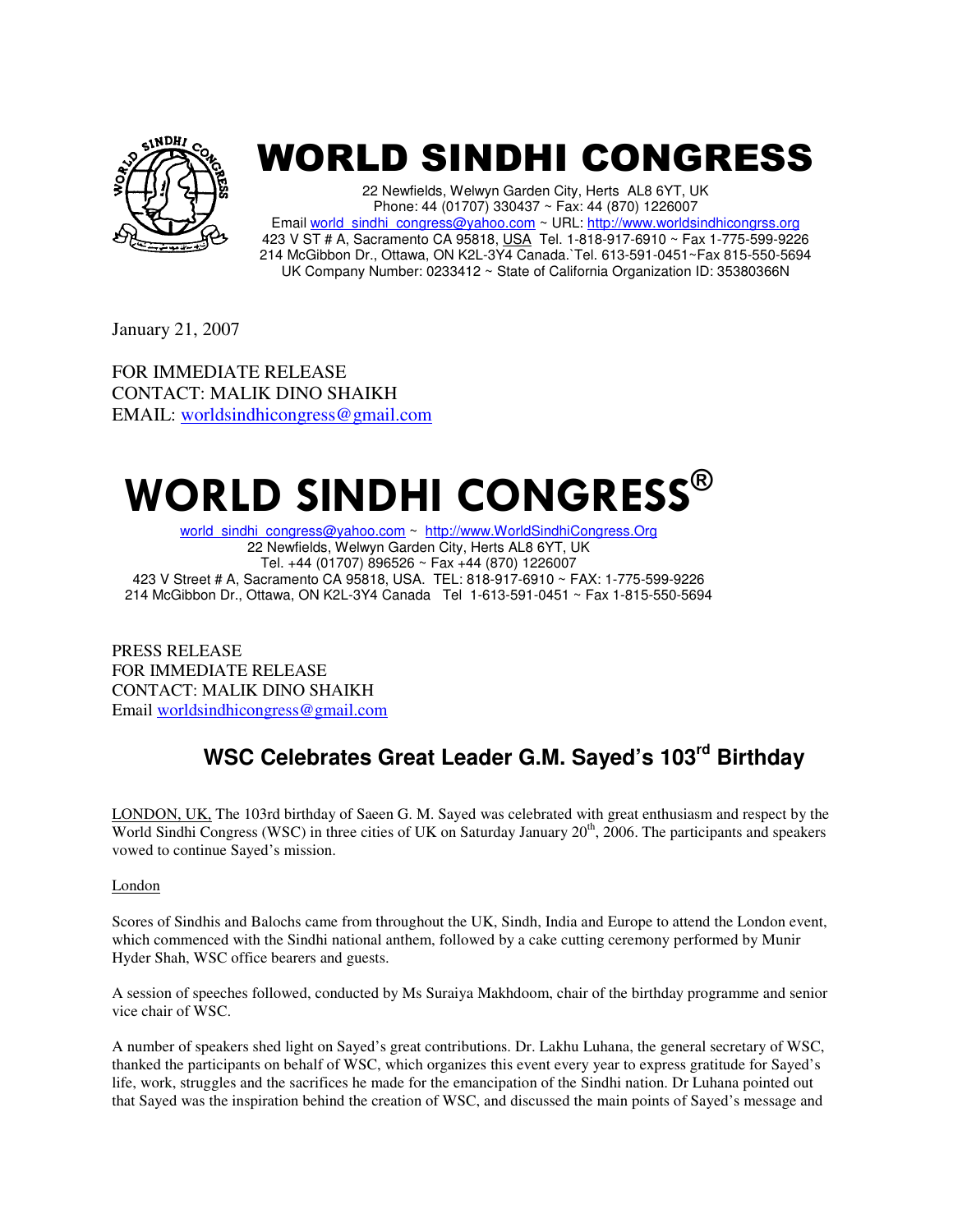struggle: Sindhis are a nation, Sindh is a country, independence is our right and freedom is achievable. Dr Luhana read passages from Sayed's "Sindh Speaks" to show how Sayed elaborately championed the cause of his beloved Sindh.

Dr Rubina Shaikh, the finance secretary of WSC, said that Sayed was a beacon of light not only for Sindhis, but for all nationalists. Dr. Shaikh explained that Sayed was against religious fundamentalism, advocated secularism, and was highly cultured and graceful. Wit and humour, coupled with hospitality and generosity, were the main traits of his personality. Sayed founded the Jeeay Sindh movement to achieve Sindhu Desh, and Amnesty International declared G. M. Sayed a Prisoner of Conscience when he was put under house arrest for the last time in 1992.

Mr Samad Balouch of the Balouch Action Committee said that Balouch people are united with their Sindhi brothers and sisters in celebrating the birthday of the great nationalist leader, G. M. Sayed. He said that Balouchs and Sindhis share a common history, a common culture and a common enemy—Pakistan. Mr. Balouch explained that unity is needed in order to achieve our objectives.

Dr Banu Chaudhary, a Bangladesh political stalwart, said that like the Bengali freedom fighters, G. M. Sayed had a dream to gain independence for his beloved Sindh. Sayed sacrificed his life and freedom for the cause of his people. He wanted to make the world a better place.

Mr Noorudin Mengal, a young Balouch political activist, grandson of Sardar Attaullah Mengal and son of Javed Mengal, paid rich tributes to Saeen G. M. Sayed. He said that Sayed is one in a million, and that his sacrifices are unparalleled. We respect his courage, Mr Mengal said, and we need to have the desire to win. Just as the less powerful nation of Vietnam could defeat the mighty power of America, so we too can defeat the mighty Punjabi establishment of Pakistan. He said that the Balouchistan issue is exposed to the world now and that Pakistan can hide it no more. We have the will, the courage, the dedication, and we believe in our motherland.

Mr Munir Hyder Shah, great-grandson of Saeen G. M. Sayed, said that a love of Sindh and a hatred for anti-Sindhi elements is in his genes. He said that nations are not made of religions, and that's why Pakistan is still unsure of its national identity. Sayed believed in non-violent struggle for an independent Sindh and regretted that Sindhi medium schools are being closed.

In concluding the session, Ms Suraiya Makhdoom said that Sayed's whole life was dedicated to the cause of Sindh. He started his career at a very young age, when he had to stand up on a table to deliver his speeches. Sayed fought against every injustice done to Sindh. He struggled for the separation of Sindh from the Bombay Presidency and achieved it in 1936. He moved the 1943 Pakistan Resolution in the Sindh Assembly, as he thought that was the best option for Sindh. However, when he realised that the Pakistani state was going be detrimental rather than beneficial to Sindh and some other nations opting to join it, he admitted his mistake and said no to the creation of Pakistan in 1946 and struggled for an independent Sindh until his final days. Ms Makhdoom also mentioned Sayed's literary and other contributions. Sayed was very well respected by Sindh writers and poets, many of whom wrote poems about him. She read out a passage from Shaikh Ayaz's autobiography (Kithe ta Bhanhibo Thaku Musafira), in which Ayaz says, "Who knew destiny would throw him at [Sayed's] feet."

The speeches session was interactive; after every speech, the audience was given a chance to ask questions or present their comments.

The speeches session was followed by a workshop on key questions: the importance of unity among Sindhis and Balochs in the UK and how to achieve it. The workshop was conducted by Dr Shaikh and Dr Lohano and provided a good opportunity for debate and discussion.

After a sumptuous dinner, a music programme conducted by celebrated artists Harbans Singh and his team concluded the event.

Sheffield